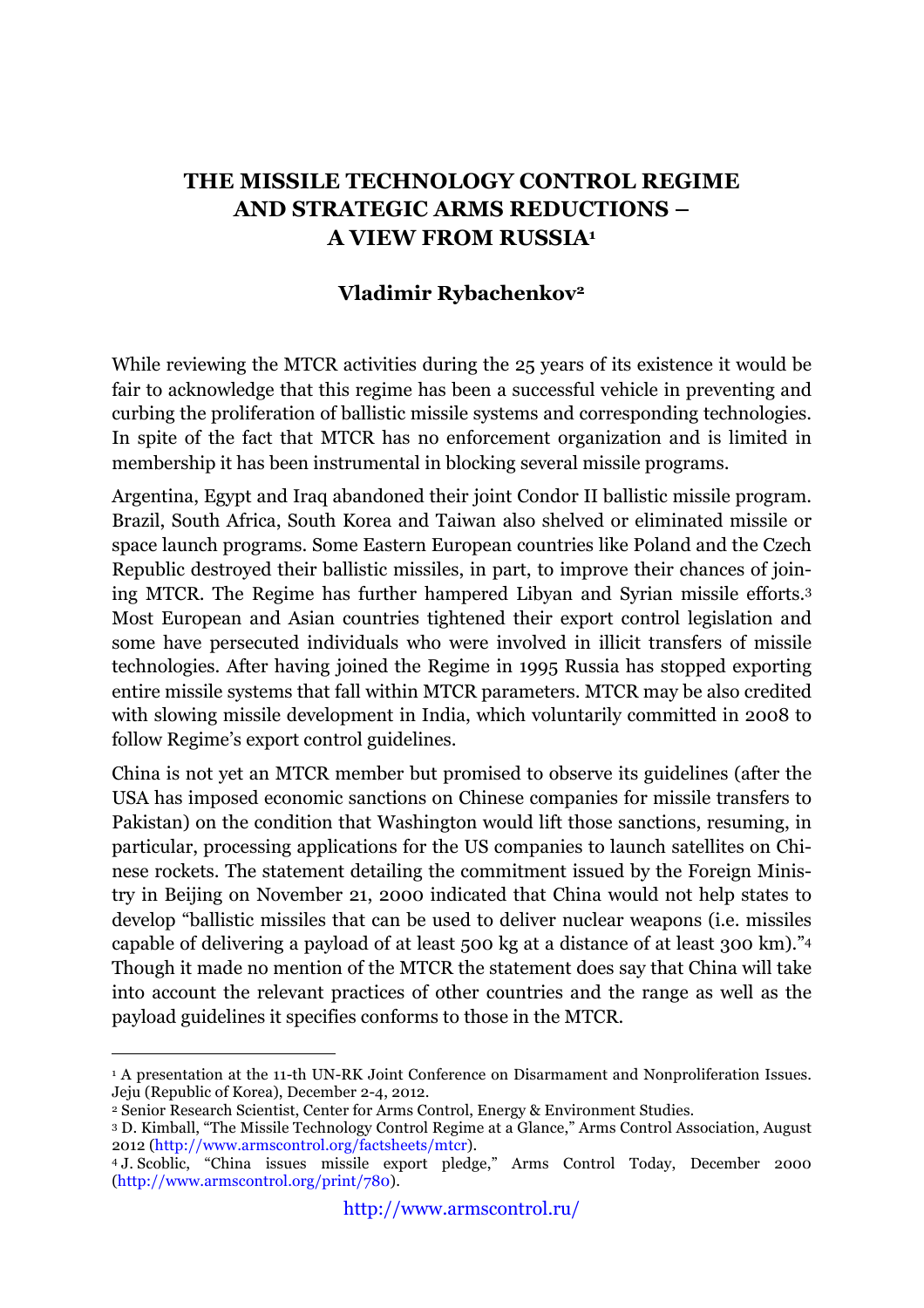Since most of the countries cannot produce and integrate all the sophisticated components required for long-range ballistic missiles many observers agree that MTCR and complementary export controls will probably continue to impede development of the most advanced missiles.5

Against this positive background one has to recognize that MTCR has been unable to stop missile development in such countries like North Korea and Iran the major challenge here being that much of the international trade in missiles and corresponding technologies occurs between the countries that are not MTCR members. Reported North Korea's exports of missile production technology to Iran, Pakistan, Syria and Egypt undercut the international standards and goals of the Regime and emphasize the urgency of expanding the Regime in order to make it more difficult for such proliferation to occur.

Reality shows that the main reasons prompting third countries to possess missiles stems from regional instability and regional conflicts. It is therefore evident that mitigation of regional tensions would substantially weaken the grounds for proliferation. To avoid transformation of missile potential of states possessing missile programs into missile threats it is mandatory to sustain strategic stability in the world, including inviolability of existing treaties on limitations and reductions of armaments and non-proliferation regimes, settlement of regional conflicts first of all on the Korean Peninsula, in the Middle East and South Asia, active political dialogue and cooperation with "countries of concern," development of different arrangements removing incentives for missile proliferation.

In other words, priority should be given to non-military, political and diplomatic legal efforts. It is important not to isolate countries – possessors of missile programs, not to put them arbitrarily on the list of "rogue states" in case they have problems in relations with other states.

Negative actions, including economic sanctions against MTCR violators should be coupled with incentives to induce countries to refrain from proliferation. Such measures could include trade credits, development assistance, technology transfers, access to space launch and space capabilities. Here one can refer to a positive experience accumulated in the sphere of nuclear non-proliferation. With the view of preventing the spread of enrichment technologies, potentially conducive to the production of nuclear weapons, an International Center for uranium enrichment has been established in 2007 in Russia (Angarsk city, Lake Baikal region). In 2010 an agreement was signed between the Government of Russia and the International Atomic Energy Agency about creation on the territory of the Center of a low enriched uranium storage containing 120 tons of feed sufficient to produce nuclear fuel for two 1 Gwt light water reactors. The material could be delivered upon request of the IAEA Director General to the countries whose access to nuclear fuel was denied for politi-

 <sup>5</sup> M. Nikitine, "Proliferation Control Regimes: Background and Status," Congressional Research Service Report, October 25, 2012.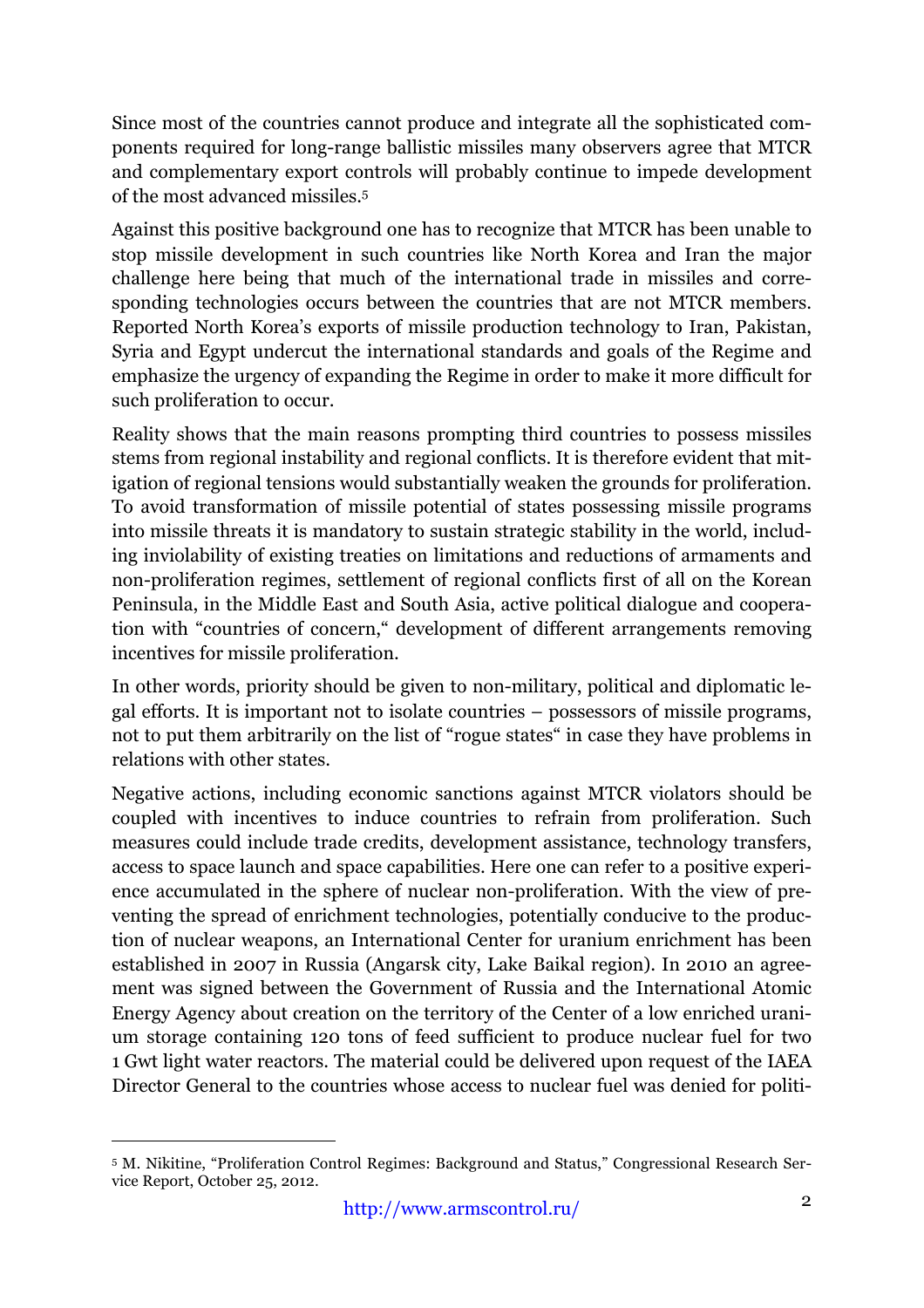cal reasons. This initiative created an incentive for nuclear energy newcomers not to set up their own enrichment capabilities thanks to the IAEA guaranties of unimpeded nuclear fuel deliveries.

It would be appropriate to state at this point that a considerable impetus has been given to the MTCR by strategic arms limitations and reductions initiated by Russia and the USA, which created a favorable atmosphere for the implementation of its goals. Impartial assessment of the arms control process shows that nuclear potentials of two countries were steadily going down during last 20 years. The 1994 START I Treaty resulted in a removal of about 40% of deployed strategic nuclear weapons of two superpowers and the New START Treaty signed in April 2010 provided for their fourfold reduction and twofold cutback of nuclear carriers. The 1987 Treaty on Intermediate Range Nuclear Forces eliminated a whole class of intermediate and shortrange nuclear missiles. The 1991 unilateral Presidential initiatives led to drastic reductions of the US and Russian tactical nuclear weapons (TNW) stockpiles. According to official statements all Russian TNW were removed since then from their delivery means and placed in central storage facilities with adequate safety and security measures6, the current stockpile of these devices constituting no more than 25% of its 1991 level.

The New START Treaty made a substantial contribution to the strategic stability by enhancing predictability of US-Russian relations but a year and a half after its ratification the "reset" between the two countries seems to be in trouble and next steps in nuclear arms reductions remain uncertain. One has to acknowledge that despite the statements to the effect that the Cold war is over long time ago the truth is that recent problems in the US-Russian strategic dialogue are the product of remaining distrust which is contaminating the debate on missile defense cooperation, tactical nuclear weapons and the US Prompt Global Strike program.

The gist of the logjam over the European Missile Defense System is that Russia expresses serious concerns about the NATO'S Phased Adaptive Approach which could in the end put at risk Russian nuclear deterrence potential. The US and other NATO countries express willingness to provide a political statement that the European MD system does not jeopardize Russia's national security but are not ready to adopt a legally binding commitment fixing quantitative and geographic limits to the system which would be agreeable to the Russian side.

The overall situation was aggravated by an exchange of rhetoric on both sides of the Atlantic Ocean. The US Senate nomination of a new Ambassador to Moscow was coupled with a demand not to disclose to Russians confidential information on SM-3 Aegis missile for European MD system under pretext it could be passed on to Iranians. Was not either helpful a recent statement by the Republican candidate for the US presidency Mitt Romney who branded Russia the Number 1 political foe. No

 <sup>6</sup> Statement of the Russian delegation at the first session of the NPT Preparatory Committee, New York, April 11, 2002.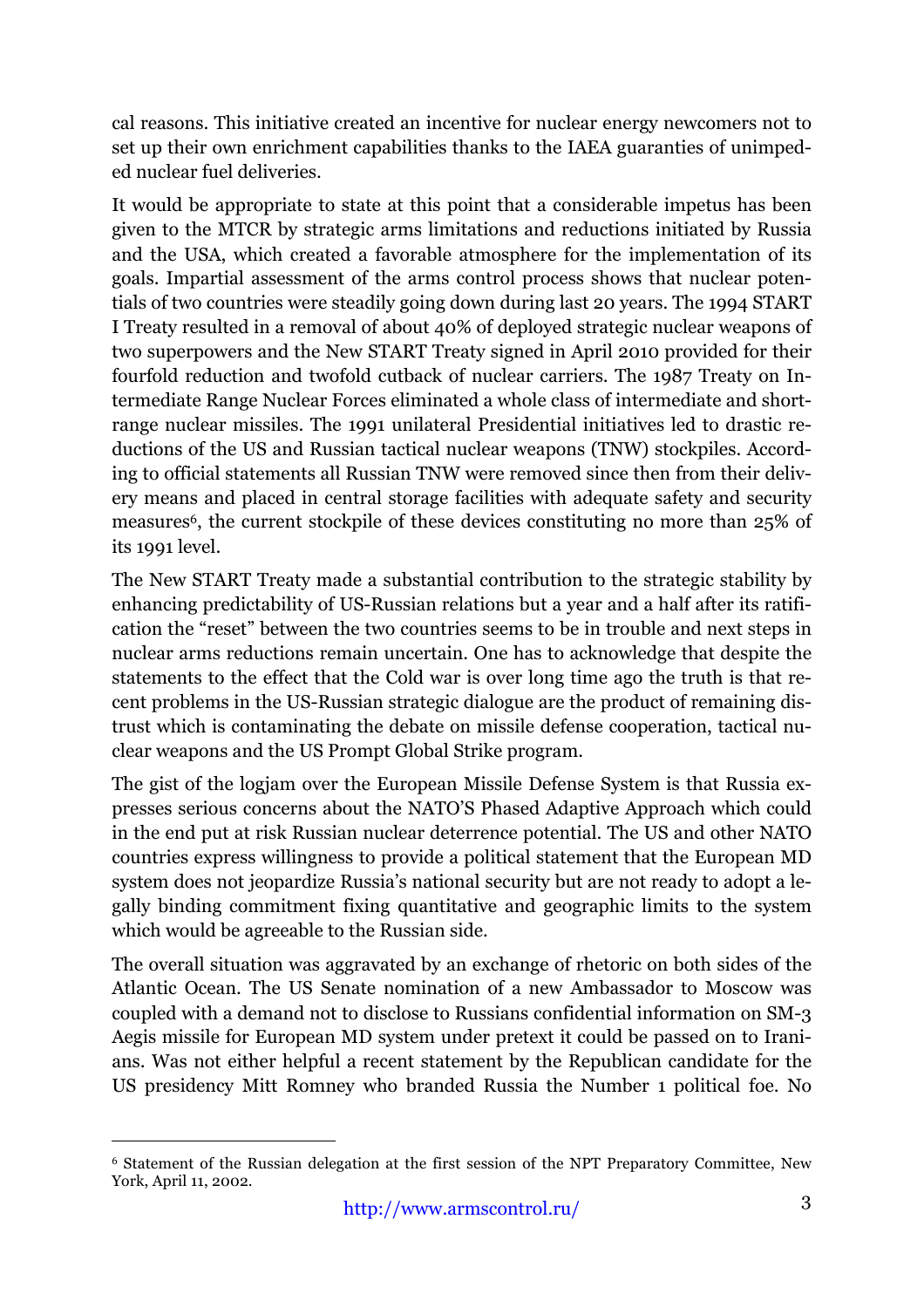wonder that Russian President Vladimir Putin promptly reacted declaring that such a comment made Russia feel justified in opposing America's missile defense plans in Europe.

Another issue that impeded the launch of substantial negotiations on further nuclear cuts was tactical nuclear weapons. Independent experts concur that Russia's apparently increasing reliance on nuclear weapons, including tactical component, is determined by geostrategic and economic factors. Firstly, Russia, as opposed to the USA, is within the reach of nuclear weapons of several *de jure* and *de facto* nuclear states and this reality must be adequately tackled. Secondly, Russia' s nuclear posture is linked to a perception of NATO superiority in conventional forces in Europe against the backdrop of a weakened military capability of Russia.7

A standing Russian position on TNW continues to be that its withdrawal from Europe constitutes a precondition for beginning negotiations with the USA on this issue. Such a stance is replicated by Russian diplomatic and military communities at different forums in Moscow and abroad the emphasis of the discourse being put on the asymmetric composition of the American and Russian tactical nuclear weapons: while all Russian TNW were removed from delivery means and placed at central storage facilities within national territory nearly 200 US nuclear bombs are still stored in five European countries at active bases inside aircraft shelters.

At the same time the size and location of Russian TNW have become a source of serious concern to the USA and other NATO member-countries. The final US Senate resolution on the New START Treaty ratification stipulates "initiation, following consultations with the Allies but not later than one year the New START entry into force, negotiations with Russia on agreement to address disparity between TNW stockpiles of Russia and the USA and to secure and reduce TNW in a verifiable manner."

The prevailing view in Moscow after the NATO Summit in Chicago where a Defense and Deterrence Posture Review (DDPR) was adopted is that this document did not change the Alliance nuclear *status quo* and only copied the Lisbon formula that "NATO is prepared to consider further reducing its requirements for nonstrategic nuclear weapons assigned to the Alliance in the context of reciprocal steps by Russia taking into account the greater Russia stockpiles stationed in the Euro-Atlantic area." Russian experts also note that the DDPR TNW real cuts have been reduced to a vague promise to develop confidence building and transparency measures between NATO and Russia, which is, in their view, necessary but not sufficient.

At this point two questions arise so familiar to my compatriots since the time of 19-th century prerevolutionary Russia – "Who is to blame?" and "What has to be done?"

Answering to the first question it would be right to say that each side has its part of guilt as it often happens in international relations. The key problem is that neither the USA (in case of the European Missile defense system) nor Russia (in case of its

 <sup>7</sup> General Makarov: "Tactical Nuclear Weapons – A Deterrence Against Enormous Stockpiles Accumulated In Europe," ITAR-TASS, December 10, 2008.